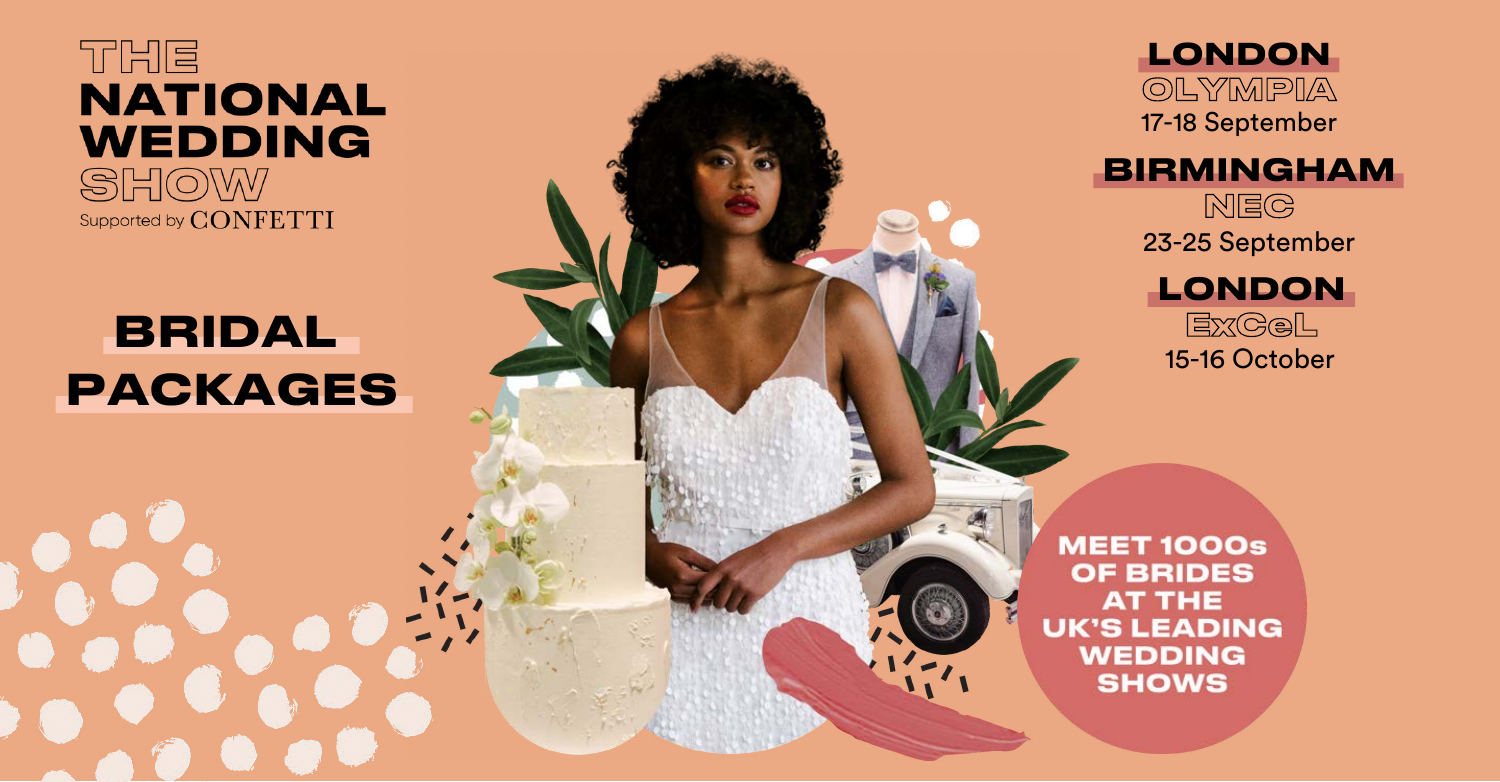At our events in 2019, a remarkable 83.2% of our brides had not yet purchased their wedding dress. This represents a significant opportunity for bridal retailers up and down the UK to meet face to face with their precise target market in an exciting, live environment.

We wanted to create packages that made this opportunity as easy as possible for our bridal clients – packages which are all-in, considered and (most importantly) deliver serious return on investment, regardless of your available budget.



**"We love The National Wedding Show, we always meet such lovely brides who we definitely wouldn't have met without exhibiting. They travel to the show from all over the country and as a small family run business, it gives us a brilliant opportunity to showcase our store to a wider audience."**

The Wedding Rooms

# **BRIDAL PACKAGES**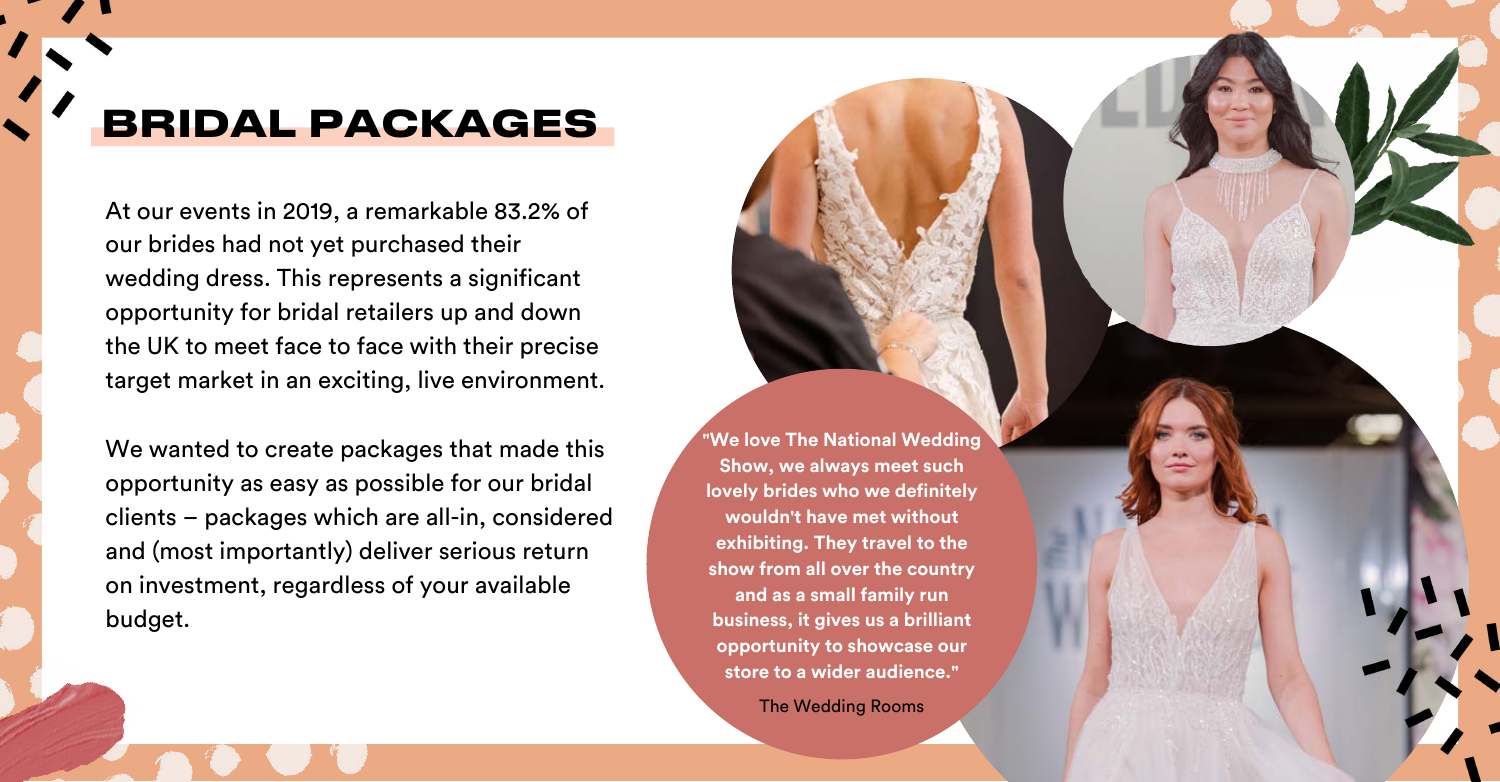## **SILVER PACKAGE**

**£1500 + VAT**







ဂ္ဂိ

£

Dedicated support & advice from our experienced team

# **MARKETING SUPPORT**

- Online Exhibitor Profile on The National Wedding Show website
- 
- Opportunity to gain coverage in our blog



Opportunity to feature on the 'Special Offers' section of The National Wedding Show website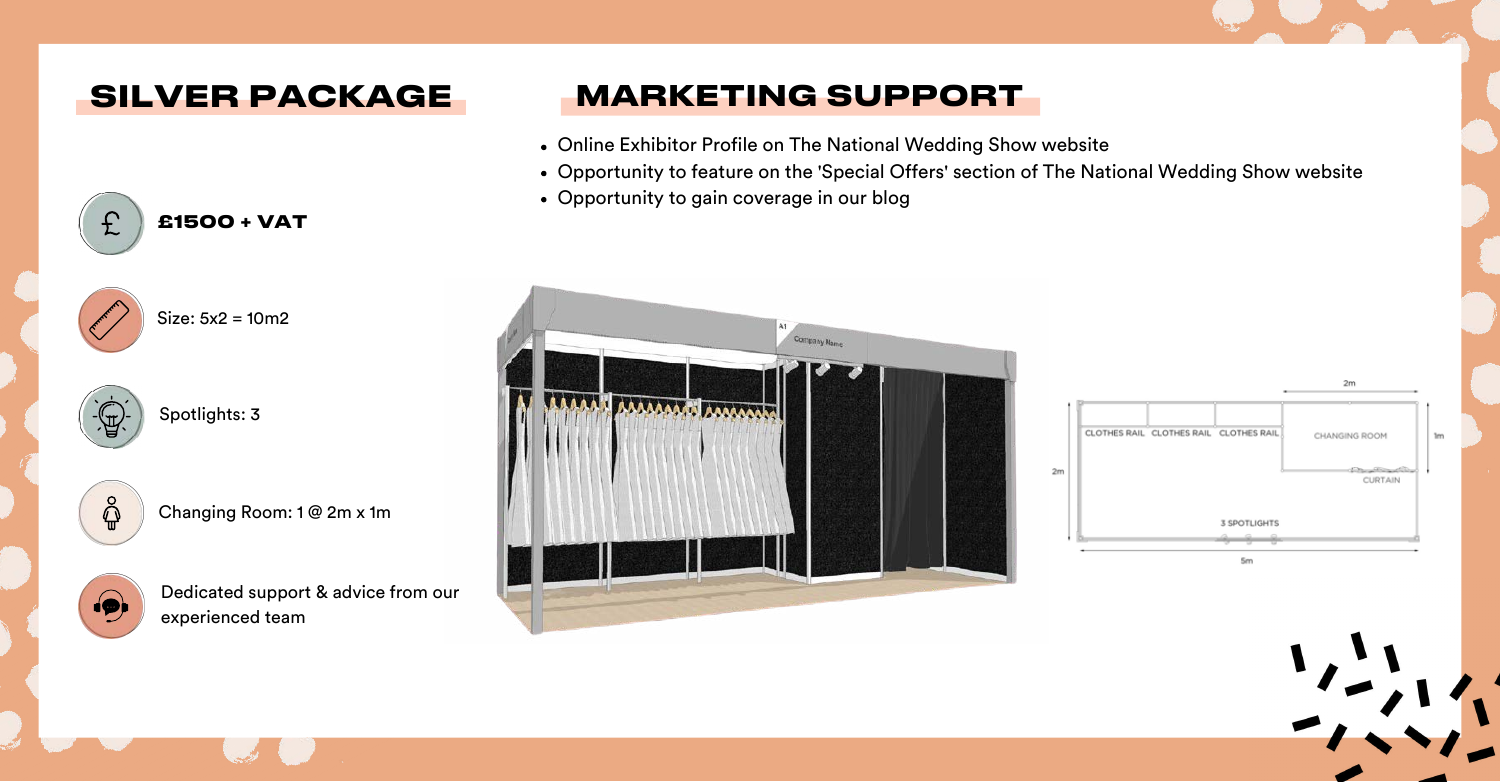







Size: 5x5 = 25m2



Changing Room: 2 @ 2m x 1.5m



- Online Exhibitor Profile on The National Wedding Show website
- Opportunity to feature on the 'Special Offers' section of The National Wedding Show website
- Opportunity to gain coverage in our blog
- 1 x inclusion on Instagram Bridal story

Spotlights: 3



Dedicated support & advice from our experienced team

### **MARKETING SUPPORT**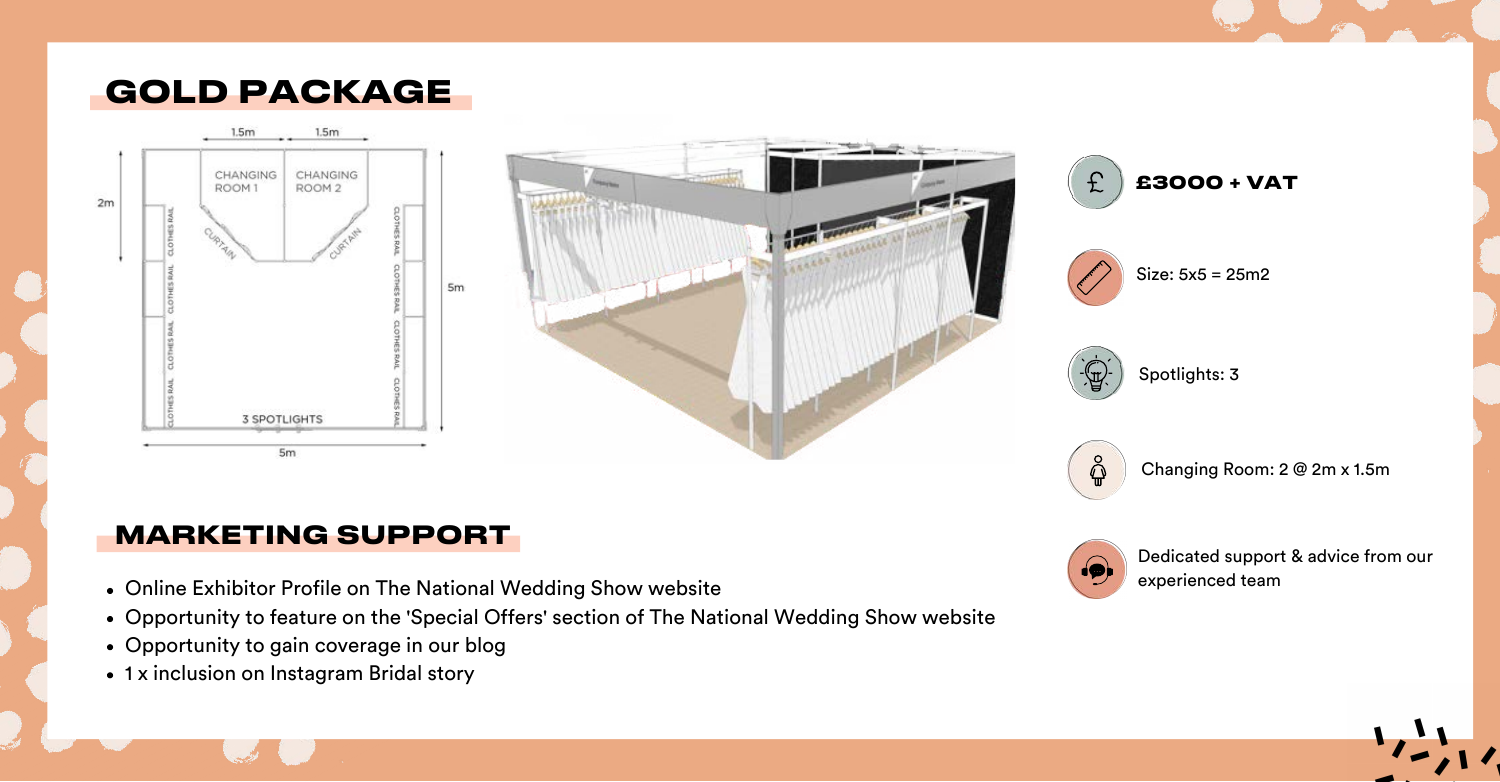## **PLATINUM PACKAGE**









Size: 10x5 = 50m2



Changing Room: four 1.5m x2.5m changing rooms (or two larger)



Spotlights: 4



Dedicated support & advice from our experienced team

### **MARKETING SUPPORT**

- Opportunity for social media coverage
- Online Exhibitor Profile on The National Wedding Show website
- 1 x 'Exhibitor of the Week' Slots on website homepage
- Feature your at-show offer on 'Special Offers' section of our website
- 30 x complimentary tickets for your best/ potential customers
- 5 x VIP tickets for your best/ potential customers
- A-Z listing in our beautiful printed Show Guide